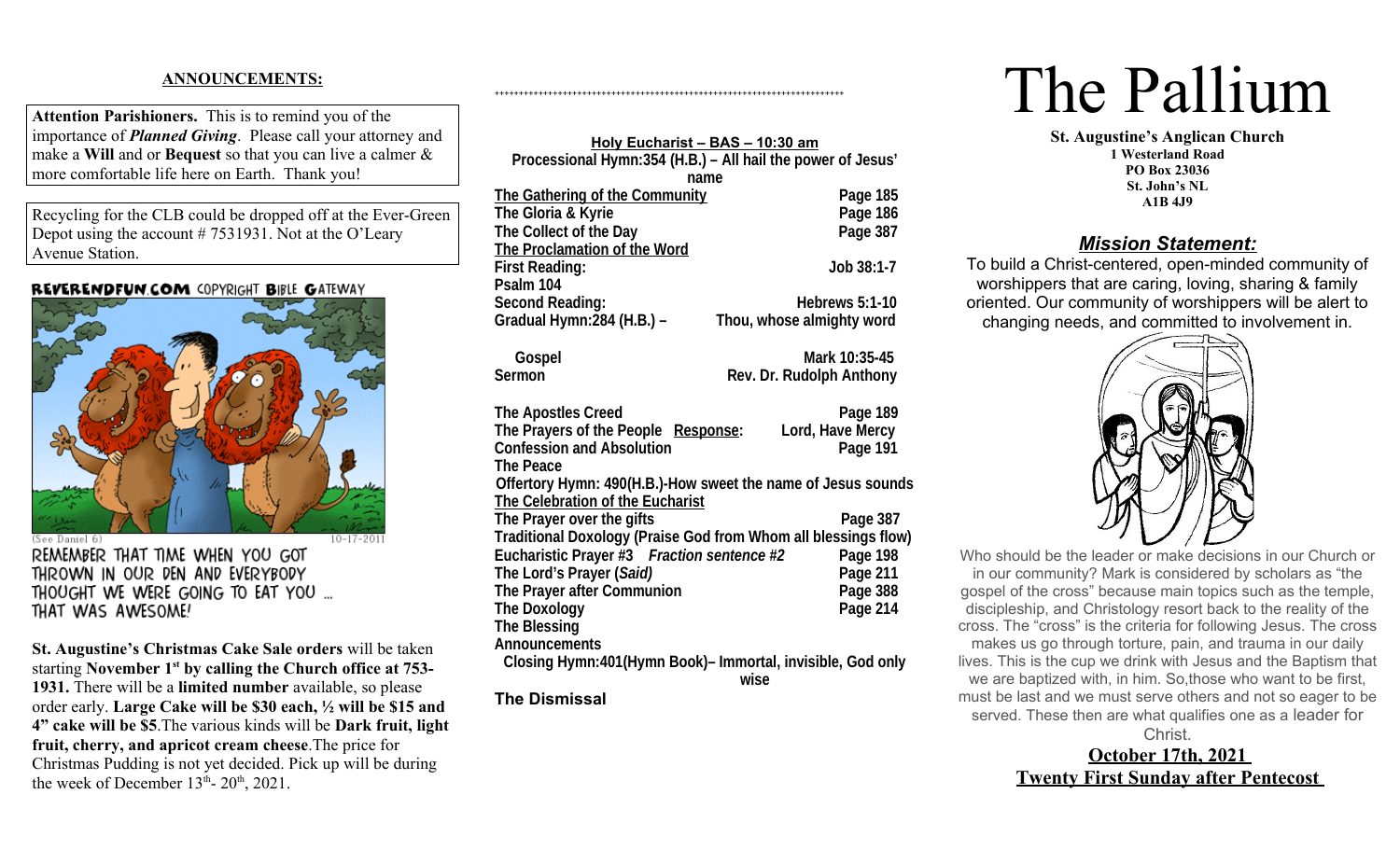**How to reach us:** Fr. Rudolph Anthony (Rector) franthony.staug.nl@gmail.com 749-5811 Jeffrey Taylor (Choir Director/Organist) 727- 4004 Dora Organ (People's Warden) dorao2015@gmail.com 368-7307 Shirley Wells (Priest's Warden) [shirley2020@hotmail.com](mailto:shirley2020@hotmail.com) 237-5518 Katie Haws (Altar Guild Pres.) 754-1316 Gail Dick (Treasurer) [treasurer.staug.nl@gmail.com](mailto:treasurer.staug.nl@gmail.com) 576-7634 Peter Stevenson (MSC Pres.) peter.stevenson@nf.sympatico.ca 753-8579 Albert Pelley (CO of the CLB) apelley1@nf.sympatico.ca 745-7752 ACW: Karen Mitchell (Pres) karenfmitchell1@gmail.com 687-9843 [www.office.staug.nl@gmail.com](./http:%2F%2Fwww.office.staug.nl@gmail.com) www.facebook.com/StAugustinesNL Twitter: @StAugustinesNL **Vestry Members**: Dora Organ (22), Shirley Wells (22), Barbara Ralph (22), Kevin Kane (24), Peter Stevenson (23), Gail Dick (24), Rosemary Parsons (23), Rose Reid (22), Gwen Kerri (23)

| <b>The Church This Week</b>                    |  |                    |
|------------------------------------------------|--|--------------------|
| Mon. October 18th                              |  |                    |
| Tues. October 19th                             |  |                    |
| Wed. October 20th Choir Practice               |  | 6:30 <sub>pm</sub> |
| Thurs. October 21st                            |  |                    |
| Fri. October 22nd                              |  |                    |
| - October 23rd<br>Sat-                         |  |                    |
| Sun. October 24th Holy Eucharist - BAS10:30 am |  |                    |

If you would like to **dedicate a Pallium** in Memory of a Loved One or in Celebration or Thanksgiving of a certain event, please sign the dedication list at the back of the Church or call the Church Office. The cost is \$40.00.

**Starting October 24th, 2021**, it will be mandatory that anyone over 12 years will need to show a **Vaccine Passport.** There will be **no exceptions**. The down load APP on your phone,

the paper APP, or the sheet of paper with your vaccine information will be accepted. You will also need an I.D. for the sheet of paper, if we do not know you.

\*\*\*\*\*\*\*\*\*\*\*\*\*\*\*\*\*\*\*\*\*\*

#### **++++++++++++++++++++++++++++++++**

**Recycling for the CLB** could be dropped off at the Ever-Green Depot using the account # **7531931** (the church office phone number). Do not drop off anything at the O'Leary Avenue location.

**Parishioners** who want the convenience of giving automatically, could do so by contacting Gail Dick, our Treasurer, or the office.

### **Please remember our own St. Augustine's food bank when you buy your groceries. Thanks!**

**Our Task Force Committee Members are: Facilitators: Dora Organ & Gail Dick Registrars: Peter Stevenson & Kevin Kane Greeters: Katie Haws, Joyce Barter, Ella Bailey, Loraine Neil, Joan Dove, Rose Reid & Rosemary Parsons Rector: Fr. Rudolph Anthony+**

**Greeters Katie Haws Loraine Neil Joyce Barter Joan Dove Ella Bailey Rosemary Parsons Rose Reid** 

**Sides People this week: Kevin Kane Peter Stevenson**

**Effective October 22, 2021, the Government of N & L has mandated that you must be fully vaccinated or have an approved medical exemption in order to attend a faithbased gathering. All individuals over the age of 12 must** 

**present official proof of vaccination and identification before being permitted entrance into this building.**

## **Church Attendance Rules**

Vulnerable persons (over the age of 60, or at risk due to an underlying medical condition), are at a greater risk to their health and life if they contract COVID 19. If you are a vulnerable person, carefully consider if you should attend an in-person worship service.

You do not need to pre- register anymore at this time. However, you must accept and agree to abide by the walk-in rules and other directions given to you by parish authorities. Attendance is at your own risk.

Maintain physical distancing of 6 feet or more with all those outside your household.

Use hand sanitizers provided before taking your seat. Sit only in spaces designated by the parish

Masks are mandatory for the duration of the service, including singing with the mask. A reader, soloist, or speaker can take off their mask just for that purpose and then put it back on when finished. The Priest can do the sermon without the mask. No physical touching with other attendees other than those in your bubble. When entering the Church, your Mask should be on. When leaving the Church, your mask should be on.

# **Attention! Attention! Attention!**

The Fall Fair Virtual Christmas Tea will take place on Saturday, November 27, 2021 with the traditional tea, prizes and Christmas Variety Basket. Tickets go on sale from the Parish Office starting Monday, September 27, 2021 between 9:00 a.m. and noon. Please call the office number 753-1931. A Christmas Cake Sale is also being planned. Tickets are \$10.00 each for the Virtual Tea along with tickets for the Christmas